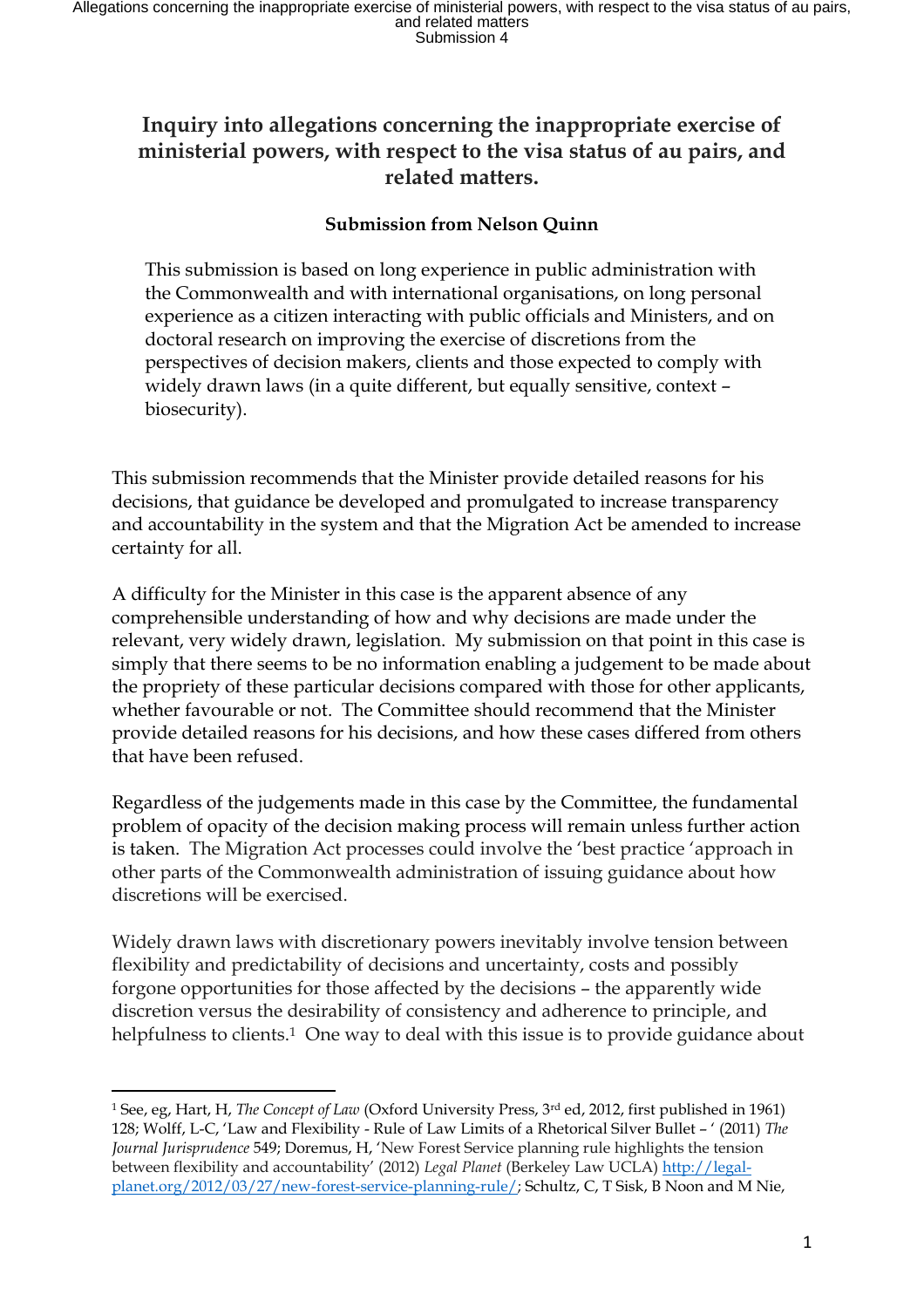how the discretions are to be administered, whether by Ministers, statutory officers or delegates.

It is desirable for those affected by decision making to have understanding of the processes – transparency.2 A transparent approach can help overcome uncertainty about how laws may be administered, and about what is needed to comply with them. Guidance on how discretions are administered and a transparent approach should reduce the potential for patterns of decision making that seem to depart from initial intentions, or involve decisions that the public cannot understand.<sup>3</sup>

Issuing guidelines to help administrators (whether Ministers, statutory officers or delegates) and to provide some transparency for the public and clients is a 'best practice' approach in public administration.4 The Commonwealth Ombudsman advises that those who exercise coercive powers and who are involved in complex decision making (both apply in migration administration) should be given proper training, guidance and support.<sup>5</sup>

The Australian Taxation Office provides an example of the guidance approach aimed at consistency in decision making:

We produce law administration practice statements (LAPS), to provide direction and assistance to our staff on approaches to take when performing duties involving the laws we administer.

LAPS are published on our Legal Database.

l

LAPS are not laws and are not public rulings. They are not intended to provide interpretative advice, but technical issues may be discussed in LAPS in the course of providing directions to our staff.<sup>6</sup>

[https://www.oic.qld.gov.au/\\_\\_data/assets/pdf\\_file/0019/7651/93\\_1-Mulgan-Transparency-and-](https://www.oic.qld.gov.au/__data/assets/pdf_file/0019/7651/93_1-Mulgan-Transparency-and-Public-Sector-Performance_0.pdf)[Public-Sector-Performance\\_0.pdf;](https://www.oic.qld.gov.au/__data/assets/pdf_file/0019/7651/93_1-Mulgan-Transparency-and-Public-Sector-Performance_0.pdf) Ombudsman Western Australia, *Guidelines: Exercise of discretion in* 

<sup>&#</sup>x27;Wildlife Conservation Planning under the United States Forest Service's 2012 Planning Rule' (2013) 77(3) *The Journal of Wildlife Management* 428.

<sup>2</sup> Mulgan, R, *Transparency and public sector performance* (Office of the Information Commissioner Queensland and the Australia and New Zealand School of Government, 2012)

*administrative decision making* (2009)

http://www.ombudsman.wa.gov.au/Publications/Documents/guidelines/Exercise-of-discretionin-admin-decision-making.pdf.

<sup>&</sup>lt;sup>3</sup> See, eg, the analysis of how decision making under Queensland's planning laws has maintained uncertainty about outcomes in England, P and A McInerney, 'Anything goes? Performance-based planning and the slippery slope in Queensland planning law' (2017) 34 *Environmental and Planning Law Journal* 238.

<sup>4</sup> See, eg, Ombudsman Western Australia, *Guidelines on Decision Making* (2009) 3 [http://www.ombudsman.wa.gov.au/Publications/Documents/guidelines/Binder-Decision-](http://www.ombudsman.wa.gov.au/Publications/Documents/guidelines/Binder-Decision-Making.pdf)[Making.pdf;](http://www.ombudsman.wa.gov.au/Publications/Documents/guidelines/Binder-Decision-Making.pdf) Australian National Audit Office, *Administering Regulation: Achieving the Right Balance*  (Commonwealth of Australia, 2014) 21.

<sup>5</sup> Commonwealth Ombudsman, *Lessons for public administration* Report No. 11/2007 7, 21. <sup>6</sup> Australian Taxation Office, *Law administration practice statements* (2016)

https://www.ato.gov.au/General/ATO-advice-and-guidance/ATO-guidance-products/Lawadministration-practice-statements/.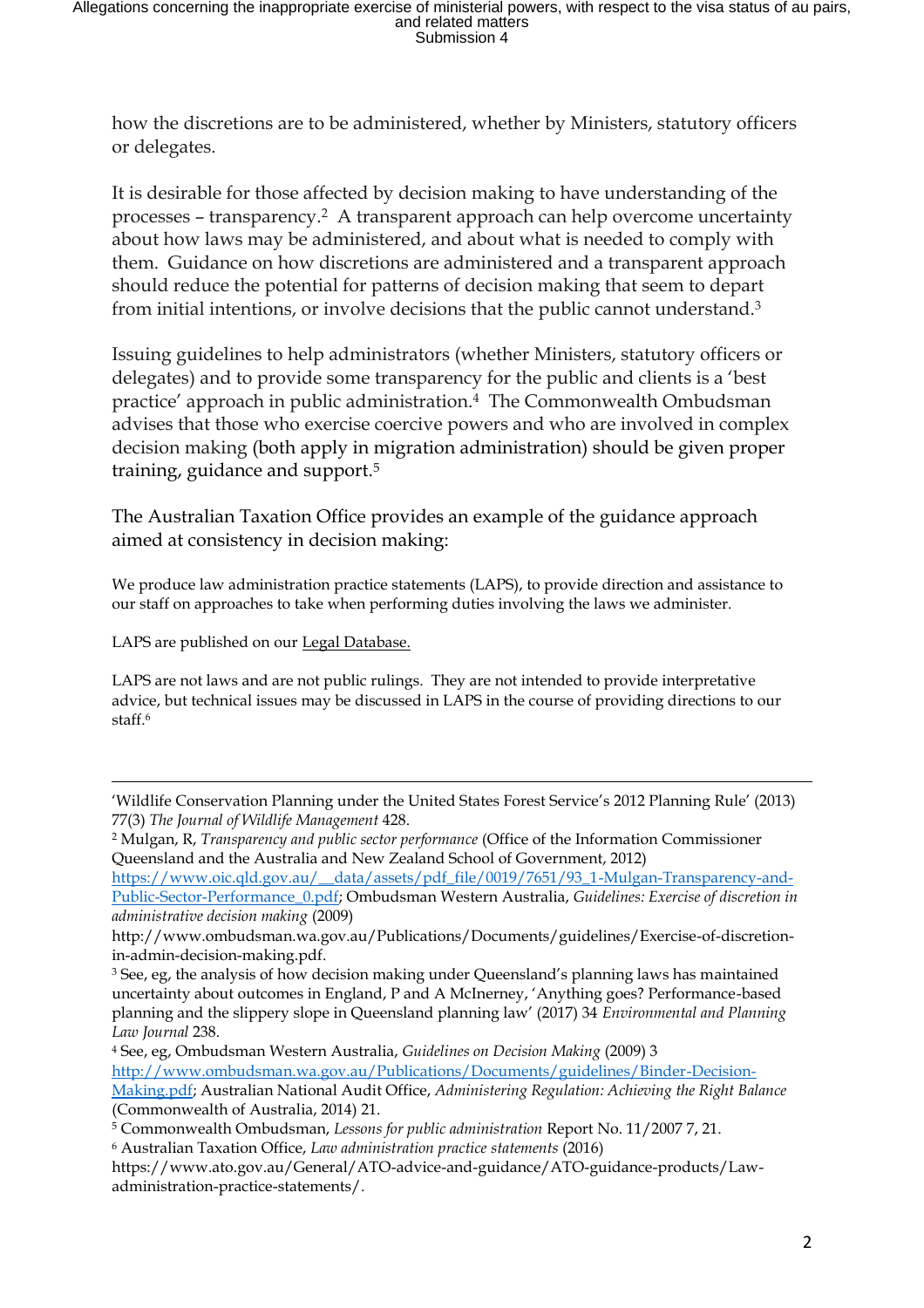The National Offshore Petroleum Safety and Environmental Management Authority (NOPSEMA) provides an example of guidance as a tool of communication with its clients and to provide transparency.7 The Authority states:

This guideline sets out the considerations of NOPSEMA in making decisions in accordance with the legislated criteria for acceptance of an EP. It aims to provide insight into NOPSEMA's decisionmaking in support of transparency. The objectives of this guideline are to:

- communicate NOPSEMA expectations for EP content in relation to the criteria for acceptance
- provide a tool for titleholders and stakeholders to understand regulatory decisions
- provide transparency to all stakeholders on why and how regulatory decisions are made.<sup>8</sup>

These examples illustrate that there is nothing unusual about issuing guidelines to help those administering laws and those affected by the laws and by decisions taken under them.

The proposal for Migration Act administration is that guidelines be developed to provide a basis for decision making by authorities with the same characteristics as the above examples, that is, they: provide an insight for clients and the public about how the migration system operates and about the framework within which discretions will be exercised; generate a consistent approach across decision making regardless of the specificity of the issue or the technical base of the decision maker; and increase the likelihood that decisions will have regard to wider considerations as well as the specific issue at hand.

The cases in question also highlight the desirability of law reform to remove the apparently unfettered discretion of the Minister and provide the elements to be considered in applying a public interest test so that the purposes of the provision and the processes involved in its administration are clearer. It would be better if the Minister's power was about being satisfied on reasonable grounds taking account of broad elements (to be generically defined) that the decision should be (yes or no). Simply providing that a decision can be based on what a Minister (or any other official) 'thinks' is not good enough.

**Recommendations:** That the Committee recommend that:

- 1. The Minister provide detailed reasons for his decisions in the cases in question
- 2. Best practice be adopted by developing and promulgating guidance about the operation of the provisions to provide boundaries for decision makers and transparency for those affected by decisions, and
- 3. Law reform be undertaken to ensure that purposes of the provision and the

 $\overline{a}$ 

<sup>7</sup> National Offshore Petroleum Safety and Environmental Management Authority, *Environment Plan decision making* GL1721 Rev 3 May 2017.